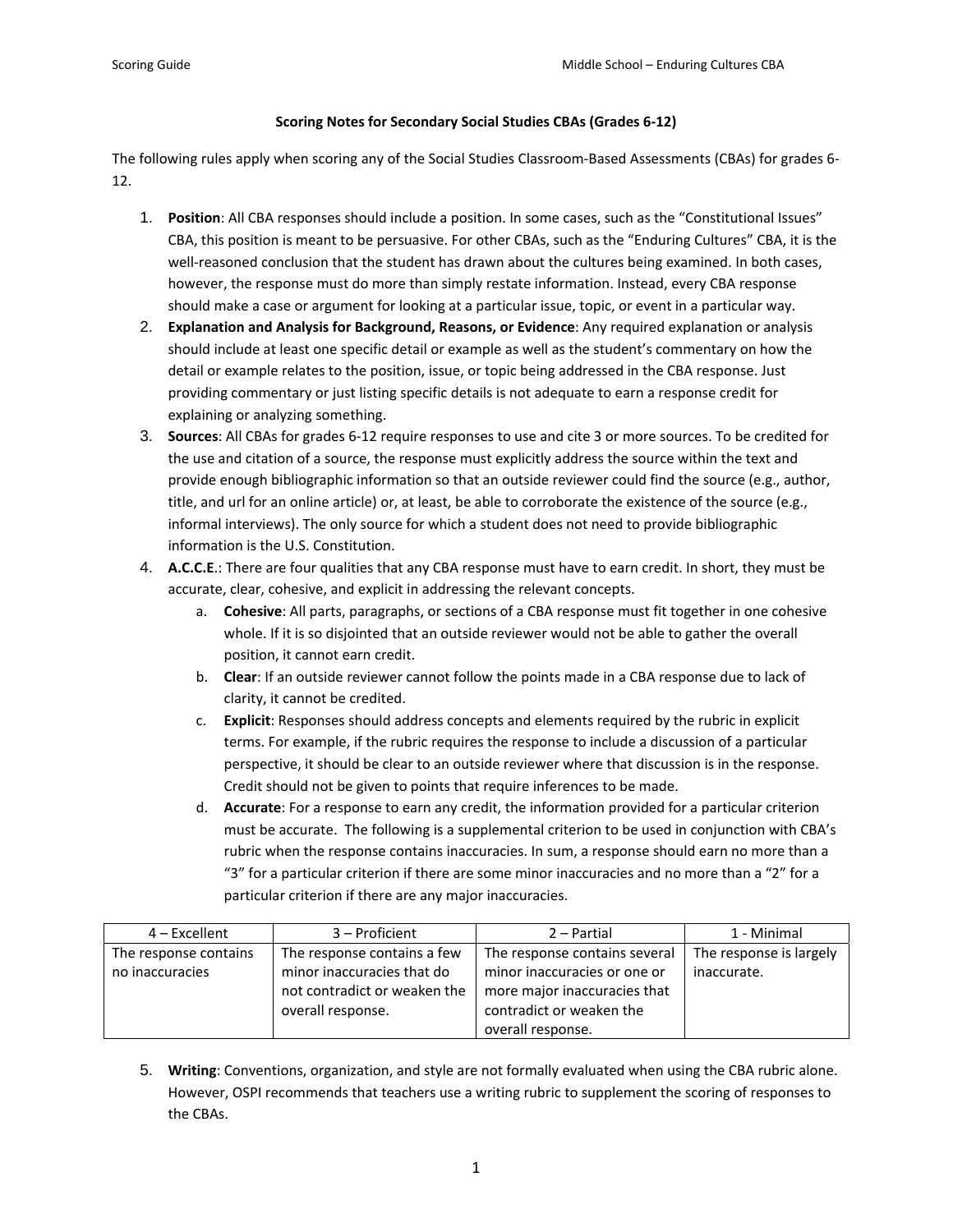## **Scoring Guide for the Middle School Enduring Cultures CBA**

(Recommended for  $6<sup>th</sup>$  Grade)

The following document outlines only some of the many ways students could reach proficiency in responding to this particular CBA. It is meant to provide abbreviated examples<sup>\*</sup> of how the rubric works. It is recommended that for each criterion, you begin with Score Point 3 ("Meeting Standard): it is highlighted because the purpose of the task is to see if students can meet standard (i.e., reach proficiency).

| <b>Criterion A - Position</b>                         |                                                                                                                                                                                                                                                                                              |                                                                                                                                                                                                                                                                                                                                                                                                                                                                                                                                                                                                                                                                                                                                                                                                                                                                                              |
|-------------------------------------------------------|----------------------------------------------------------------------------------------------------------------------------------------------------------------------------------------------------------------------------------------------------------------------------------------------|----------------------------------------------------------------------------------------------------------------------------------------------------------------------------------------------------------------------------------------------------------------------------------------------------------------------------------------------------------------------------------------------------------------------------------------------------------------------------------------------------------------------------------------------------------------------------------------------------------------------------------------------------------------------------------------------------------------------------------------------------------------------------------------------------------------------------------------------------------------------------------------------|
| Score                                                 | Rubric Language                                                                                                                                                                                                                                                                              | Sample Response                                                                                                                                                                                                                                                                                                                                                                                                                                                                                                                                                                                                                                                                                                                                                                                                                                                                              |
| $4$ – Excellent<br>(Exceeding<br>Standard)            | States a position on how two groups<br>responded to challenge(s) that:<br>Analyzes how the two groups'<br>$\bullet$<br>responses are similar or different.<br>Includes a general statement of how<br>$\bullet$<br>these groups' experiences helps us<br>understand a current issue or event. | People living in both Ancient Egypt and the Ancient China<br>responded to devastating floods by creating ways of<br>measuring the seasons through calendars and taking<br>advantage of land fertilized by the floods for farming.<br>However, those living in Ancient Egypt were more successful<br>in planning for the floods than China where floods<br>sometimes led to the overthrow of the government. Floods<br>continue to be a problem today and we can learn from the<br>experiences of Ancient Egyptians and Chinese in planning for<br>future floods. For example, both of these groups teach us<br>that it is not smart to settle in areas that flood repeatedly. If<br>we had followed lessons from Ancient Egypt and China more<br>closely, maybe fewer people would have settled in New<br>Orleans and Hurricane Katrina would have not been as great<br>a tragedy as it was. |
| 3 - Proficient<br>(Meeting<br>Standard)               | States a position on how two groups<br>responded to challenge(s) that<br>Analyzes how the two groups'<br>responses are similar or different.                                                                                                                                                 | People living in both Ancient Egypt and the Ancient China<br>responded to devastating floods by creating ways of<br>measuring the seasons through calendars and taking<br>advantage of land fertilized by the floods for farming.<br>However, those living in Ancient Egypt were more successful<br>in planning for the floods than China where floods<br>sometimes led to the overthrow of the government.                                                                                                                                                                                                                                                                                                                                                                                                                                                                                  |
| 2 (and below)<br>Partial (Not<br>Meeting<br>Standard) | States a position on how two groups<br>responded to challenge(s) WITHOUT<br>analyzing how the two groups' responses<br>are similar or different.                                                                                                                                             | People living in Ancient Egypt and Ancient China both had to<br>respond to floods to survive. Those in Ancient Egypt<br>responded by creating calendars to predict the floods. Those<br>in Ancient China moved away from the rivers.                                                                                                                                                                                                                                                                                                                                                                                                                                                                                                                                                                                                                                                         |

| Criterion B - Background                   |                                                                                                                                                                                       |                                                                                                                                                                                                                                                                                                                                                                                    |
|--------------------------------------------|---------------------------------------------------------------------------------------------------------------------------------------------------------------------------------------|------------------------------------------------------------------------------------------------------------------------------------------------------------------------------------------------------------------------------------------------------------------------------------------------------------------------------------------------------------------------------------|
| Score                                      | Rubric Language                                                                                                                                                                       | Sample Credited Example                                                                                                                                                                                                                                                                                                                                                            |
| $4$ – Excellent<br>(Exceeding<br>Standard) | Provides background on the position by:<br>Explaining how the two groups responded<br>to a similar challenge with three or more<br>examples (at least one example for each<br>group). | People living in both Ancient Egypt and the Ancient China<br>responded to devastating floods by creating ways of measuring<br>the seasons through calendars and taking advantage of land<br>fertilized by the floods for farming. The Pharaohs in Ancient<br>Egypt promoted the development of an annual calendar to help<br>those living in their kingdom to plan for the floods. |
| $3 -$<br><b>Proficient</b>                 | Provides background on the position by:                                                                                                                                               | (Note: This explains only one example. To reach proficiency, a<br>response needs to explain TWO examples.)                                                                                                                                                                                                                                                                         |

 \* Note: The source references and citations used in the sample credited responses are only meant to serve as illustrations of how the rubric works. They are not actual sources.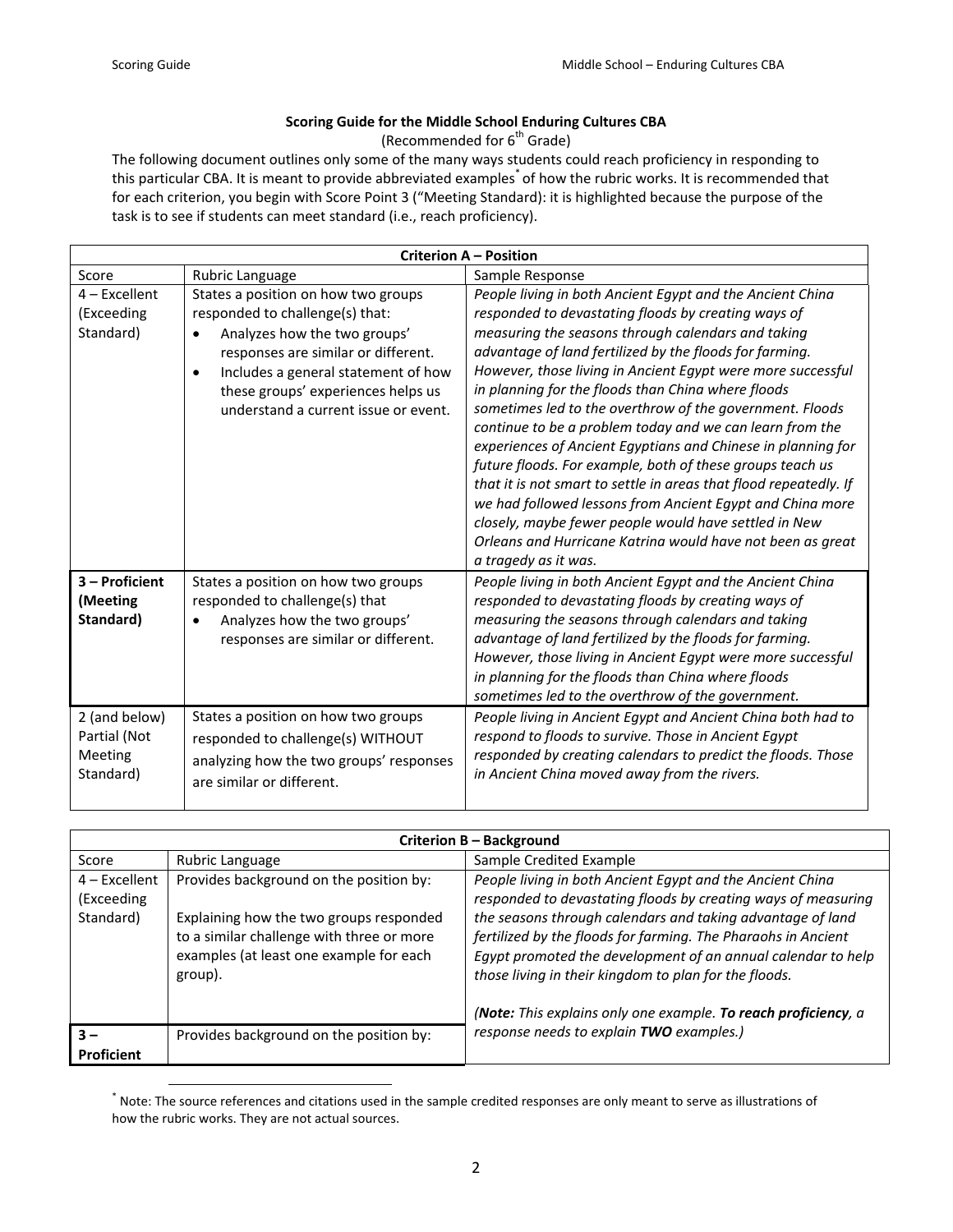| (Meeting<br>Standard)                                 | Explaining how the two groups responded<br>to a similar challenge with two examples (at<br>least one example for each group). |
|-------------------------------------------------------|-------------------------------------------------------------------------------------------------------------------------------|
| 2 (and                                                | Provides background on the position by:                                                                                       |
| below)<br>Partial (Not<br><b>Meeting</b><br>Standard) | Explaining how the groups responded to a<br>similar challenge with one example.                                               |

| Criterion C - Reasons & Evidence                             |                                                                                                                                                                                                                   |                                                                                                                                                                                                                                                   |  |
|--------------------------------------------------------------|-------------------------------------------------------------------------------------------------------------------------------------------------------------------------------------------------------------------|---------------------------------------------------------------------------------------------------------------------------------------------------------------------------------------------------------------------------------------------------|--|
| Score                                                        | Rubric Language                                                                                                                                                                                                   | Sample Credited Similarity/Different Supporting the Position                                                                                                                                                                                      |  |
| $4$ – Excellent<br>(Exceeding                                | Provides reasons for the position<br>supported by evidence.                                                                                                                                                       | Egypt were more successful in planning for the floods than<br>China where floods sometimes led to the overthrow of the<br>government. The Pharaohs in Egypt used the floods to                                                                    |  |
| Standard)                                                    | The evidence includes:<br>An analysis of two significant similarities<br>and/or differences related to their<br>responses to the challenge(s).                                                                    | establish their power. They helped the people plan for the<br>floods through the development of the calendar and in turn,<br>the people supported them. By contrast, floods in Ancient<br>China caused the government to lose power. For example, |  |
| 3 – Proficient<br>(Meeting<br>Standard)                      | Provides reasons for the position<br>supported by evidence.<br>The evidence includes:<br>An analysis of <b>one</b> significant similarity<br>and/or difference related to their<br>responses to the challenge(s). | horrible flooding along the Yellow River cause the Sui<br>Dynasty to fall. (Wang, 1998)<br>(Note: This analyzes one difference. To reach "excellent," a<br>response needs to analyze TWO similarities and/or<br>differences.)                     |  |
| 2 (and below)<br>Partial (Not<br><b>Meeting</b><br>Standard) | Provides reasons for the position without<br>analyzing a significant similarity or<br>difference related to challenge(s) and<br>responses of each group.                                                          |                                                                                                                                                                                                                                                   |  |

| Criterion E - Referencing & Citing Sources            |                                                                                                                                                                                                                                        |                                                                                                                                                                                                                                                                   |  |
|-------------------------------------------------------|----------------------------------------------------------------------------------------------------------------------------------------------------------------------------------------------------------------------------------------|-------------------------------------------------------------------------------------------------------------------------------------------------------------------------------------------------------------------------------------------------------------------|--|
| Score                                                 | Rubric Language                                                                                                                                                                                                                        | Sample Credited Source Reference & Citation                                                                                                                                                                                                                       |  |
| $4$ – Excellent<br>(Exceeding<br>Standard)            | Makes explicit references within the<br>$\bullet$<br>paper or presentation to four or<br>more credible sources that provide<br>relevant information.<br>Cites sources within the paper,<br>$\bullet$<br>presentation, or bibliography. | By contrast, floods in Ancient China caused the government<br>to lose power. For example, horrible flooding along the<br>Yellow River cause the Sui Dynasty to fall. (Wang, 1998)<br><b>Works Cited</b><br>Wong, H. (1998). Ancient China. New Visions Press: New |  |
| 3 - Proficient<br>(Meeting<br>Standard)               | Makes explicit references within the<br>$\bullet$<br>paper or presentation to three<br>credible sources that provide<br>relevant information.<br>Cites sources within the paper,<br>presentation, or bibliography.                     | York.<br>(NOTE: This is only one credited source. To reach proficiency,<br>a response would need to cite and reference THREE sources.<br>In addition, it is recommended that teachers have a<br>designated format for referencing and citing sources.)            |  |
| 2 (and below)<br>Partial (Not<br>Meeting<br>Standard) | Makes explicit references within the<br>$\bullet$<br>paper or presentation to two<br>credible sources that provide<br>relevant information.<br>Cites sources within the paper,<br>$\bullet$<br>presentation, or bibliography.          |                                                                                                                                                                                                                                                                   |  |